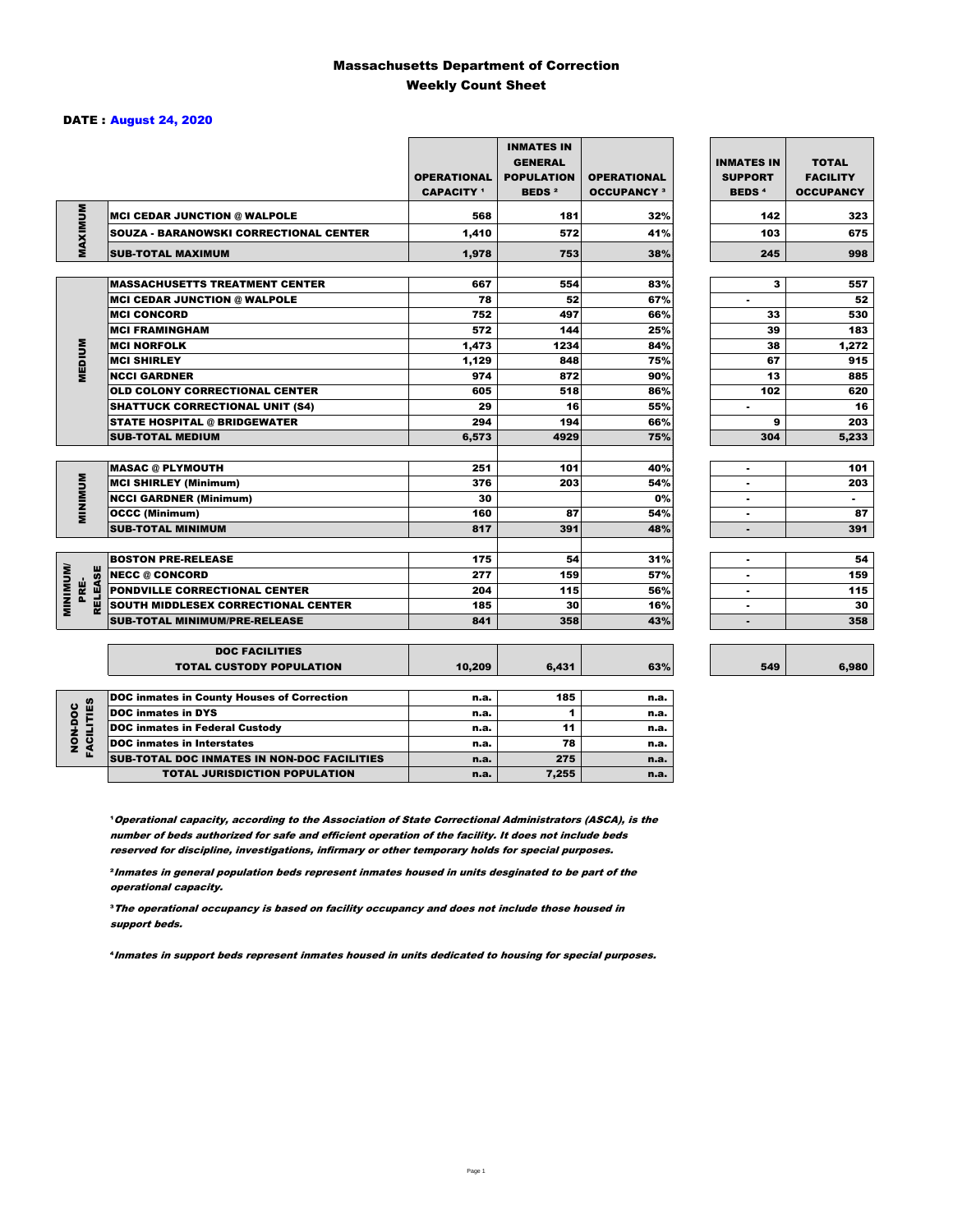### Massachusetts Department of Correction Weekly Count Sheet

| <b>CORRECTIONAL FACILITIES</b>      | <b>TREATMENT</b> | <b>FACILITY</b>  |
|-------------------------------------|------------------|------------------|
| <b>HOSPITAL MISSION</b>             | <b>BEDS</b>      | <b>OCCUPANCY</b> |
| <b>SHATTUCK CORRECTIONAL UNIT</b>   | 29               | 16               |
| <b>STATE HOSPITAL @ BRIDGEWATER</b> | 372              | 194              |
| <b>TOTAL</b>                        | 401              | 210              |

| <b>DOC INMATES IN COUNTY FACILITIES</b>                        | <b>FACILITY</b>  |
|----------------------------------------------------------------|------------------|
|                                                                | <b>OCCUPANCY</b> |
| <b>BARNSTABLE COUNTY</b>                                       |                  |
| <b>BERKSHIRE COUNTY</b>                                        | 4                |
| <b>BRISTOL COUNTY</b>                                          |                  |
| <b>DUKES COUNTY</b>                                            |                  |
| <b>ESSEX COUNTY</b>                                            | 1                |
| <b>FRANKLIN COUNTY</b>                                         | 9                |
| <b>HAMPDEN COUNTY*</b>                                         | 133              |
| <b>HAMPSHIRE COUNTY</b>                                        | 7                |
| <b>MIDDLESEX COUNTY</b>                                        |                  |
| <b>NORFOLK COUNTY</b>                                          |                  |
| <b>PLYMOUTH COUNTY</b>                                         | 30               |
| <b>SUFFOLK COUNTY</b>                                          | 1                |
| <b>WORCESTER COUNTY</b>                                        | ٠                |
| <b>TOTAL</b>                                                   | 185              |
| *Note* Hampden County has 79 Section 35 inmates (Stoney Brook) |                  |
| <b>DOC INMATES IN OTHER FACILITIES</b>                         | <b>FACILITY</b>  |
|                                                                | <b>OCCUPANCY</b> |
| <b>FEDERAL BUREAU OF PRISONS</b>                               | 11               |
| <b>DYS</b>                                                     | 1                |
| <b>INTERSTATES</b>                                             | 78               |
| TOTAL                                                          | 90               |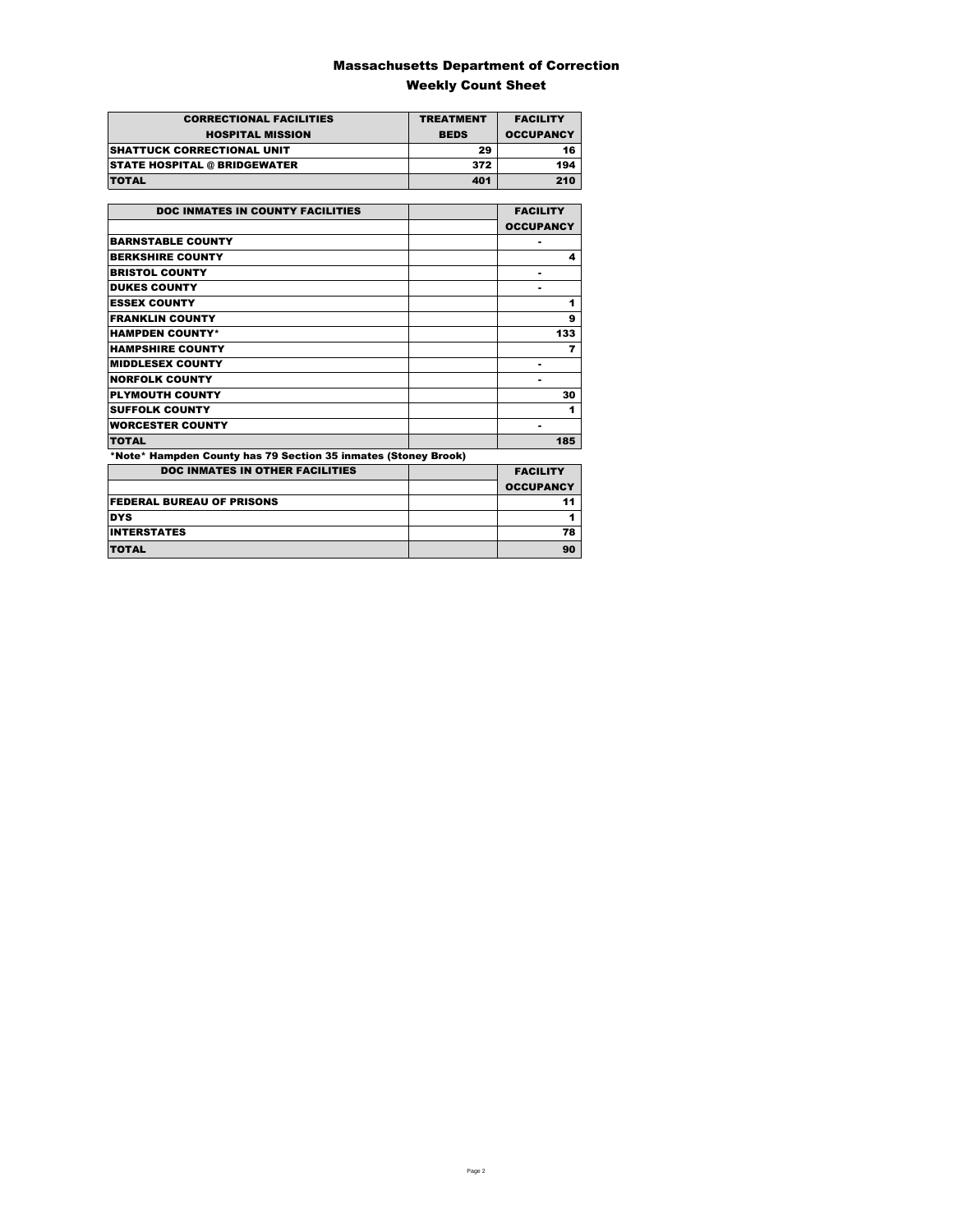#### **08/24/20**

| <b>COUNTY</b>                           | <b>SECURITY LEVEL</b>                 |                                |                                 |                              |                                  |                                |                                  |                              |                                     |                               | <b>TOTAL</b>                  |                                                                  |
|-----------------------------------------|---------------------------------------|--------------------------------|---------------------------------|------------------------------|----------------------------------|--------------------------------|----------------------------------|------------------------------|-------------------------------------|-------------------------------|-------------------------------|------------------------------------------------------------------|
| <b>BARNSTABLE</b>                       | <b>TYPE</b>                           | <b>MAXIMUM</b>                 |                                 | <b>MEDIUM</b>                |                                  |                                | <b>MINIMUM</b>                   |                              | <b>PRE-RELEASE</b>                  |                               | <b>TOTAL</b>                  |                                                                  |
|                                         |                                       | <b>MALE</b>                    | <b>FEMALE</b>                   | <b>MALE</b>                  | <b>FEMALE</b>                    | <b>MALE</b>                    | <b>FEMALE</b>                    | <b>MALE</b>                  | <b>FEMALE</b>                       | <b>MALE</b>                   | <b>FEMALE</b>                 | <b>FACILITY</b>                                                  |
|                                         | <b>COUNTY</b>                         | $\mathbf 0$                    | $\mathbf{0}$                    | 63                           | 3                                | $\mathbf 0$                    | 0                                | $\mathbf{0}$                 | $\mathbf{0}$                        | 63                            | 3                             | 66                                                               |
| <b>HOUSE OF</b>                         | <b>STATE</b>                          | $\overline{0}$                 | $\mathbf 0$                     | 0                            | $\mathbf 0$                      | $\mathbf 0$                    | $\overline{0}$                   | $\mathbf{0}$                 | $\overline{0}$                      | $\mathbf 0$                   | $\mathbf 0$                   | $\mathbf 0$                                                      |
| <b>CORRECTION</b>                       | FEDERAL<br><b>TOTAL</b>               | $\mathbf 0$<br>$\mathbf 0$     | $\mathbf 0$<br>$\mathbf{0}$     | 0<br>63                      | 0<br>3                           | $\mathbf{0}$<br>$\overline{0}$ | $\mathbf 0$<br>$\mathbf 0$       | $\mathbf 0$<br>$\mathbf{0}$  | $\overline{0}$<br>$\mathbf 0$       | $\mathbf 0$<br>63             | 0<br>3                        | $\mathbf 0$<br>66                                                |
|                                         | <b>COUNTY</b>                         | $\mathbf 0$                    | $\mathbf{0}$                    | 107                          | 10                               | $\mathbf 0$                    | $\mathbf 0$                      | $\mathbf 0$                  | $\overline{0}$                      | 107                           | 10                            | 117                                                              |
| JAIL                                    | <b>OTHER COUNTY</b>                   | $\mathbf 0$                    | $\mathbf 0$                     | 0                            | 0                                | $\mathbf{0}$                   | $\overline{0}$                   | $\mathbf 0$                  | $\overline{0}$                      | 0                             | 0                             | $\mathbf 0$                                                      |
|                                         | <b>FEDERAL</b>                        | $\overline{0}$                 | $\mathbf{0}$                    | $\Omega$                     | $\Omega$                         | $\mathbf{0}$                   | $\overline{0}$                   | $\Omega$                     | $\overline{0}$                      | $\mathbf 0$                   | $\mathbf 0$                   | $\mathbf 0$                                                      |
|                                         | <b>TOTAL</b>                          | $\overline{0}$                 | $\mathbf{0}$                    | 107                          | 10                               | $\Omega$                       | $\overline{0}$                   | $\Omega$                     | $\overline{0}$                      | 107                           | 10                            | 117                                                              |
|                                         | <b>FACILITY TOTAL</b>                 | 0                              | 0                               | 170                          | 13                               | $\mathbf{0}$                   | 0                                | 0                            | 0                                   | 170                           | 13                            | 183                                                              |
| <b>BERKSHIRE</b>                        | <b>TYPE</b>                           |                                | <b>MAXIMUM</b>                  | <b>MEDIUM</b>                |                                  |                                | <b>MINIMUM</b>                   |                              | <b>PRE-RELEASE</b>                  |                               | <b>TOTAL</b>                  |                                                                  |
|                                         |                                       | <b>MALE</b>                    | <b>FEMALE</b>                   | <b>MALE</b>                  | <b>FEMALE</b>                    | <b>MALE</b>                    | <b>FEMALE</b>                    | <b>MALE</b>                  | <b>FEMALE</b>                       | <b>MALE</b>                   | <b>FEMALE</b>                 | <b>FACILITY</b>                                                  |
|                                         | <b>COUNTY</b>                         | $\mathbf{0}$                   | $\mathbf 0$                     | 44                           | 0                                | $\mathbf{0}$                   | $\mathbf{0}$                     | $\mathbf{0}$                 | $\mathbf 0$                         | 44                            | 0                             | 44                                                               |
| <b>HOUSE OF</b><br><b>CORRECTION</b>    | <b>STATE</b><br><b>FEDERAL</b>        | 0<br>$\mathbf 0$               | $\mathbf{0}$<br>$\mathbf 0$     | 4<br>0                       | $\mathbf 0$<br>$\overline{0}$    | $\mathbf{0}$<br>$\mathbf{0}$   | $\mathbf 0$<br>$\overline{0}$    | $\mathbf{0}$<br>$\mathbf{0}$ | $\mathbf{0}$<br>$\overline{0}$      | $\overline{4}$<br>$\mathbf 0$ | 0<br>0                        | 4<br>$\mathbf 0$                                                 |
|                                         | <b>TOTAL</b>                          | $\overline{0}$                 | $\mathbf{0}$                    | 48                           | $\overline{0}$                   | $\overline{0}$                 | $\overline{0}$                   | $\mathbf{0}$                 | $\overline{0}$                      | 48                            | $\overline{0}$                | 48                                                               |
|                                         | <b>COUNTY</b>                         | $\overline{0}$                 | $\overline{0}$                  | 93                           | $\mathbf 0$                      | $\overline{0}$                 | $\overline{0}$                   | $\overline{0}$               | $\overline{0}$                      | 93                            | $\mathbf{0}$                  | 93                                                               |
| <b>JAIL</b>                             | <b>OTHER COUNTY</b>                   | 0                              | $\mathbf{0}$                    | 0                            | $\overline{0}$                   | $\Omega$                       | $\overline{0}$                   | $\Omega$                     | $\mathbf{0}$                        | 0                             | $\mathbf{0}$                  | $\bf{0}$                                                         |
|                                         | <b>FEDERAL</b>                        | $\mathbf 0$                    | $\mathbf{0}$                    | 0                            | $\overline{0}$                   | $\mathbf{0}$                   | $\overline{0}$                   | $\mathbf 0$                  | $\overline{0}$                      | $\mathbf 0$                   | $\mathbf{0}$                  | $\mathbf 0$                                                      |
|                                         | <b>TOTAL</b>                          | $\mathbf 0$                    | $\mathbf{0}$                    | 93                           | $\overline{0}$                   | $\mathbf{0}$                   | $\mathbf 0$                      | $\mathbf{0}$                 | $\mathbf 0$                         | 93                            | $\overline{0}$                | 93                                                               |
|                                         | <b>FACILITY TOTAL</b>                 | 0                              | $\bf{0}$                        | 141                          | 0                                | 0                              | $\bf{0}$                         | 0                            | 0                                   | 141                           | 0                             | 141                                                              |
| <b>BRISTOL</b>                          | <b>TYPE</b>                           | <b>MAXIMUM</b>                 |                                 | <b>MEDIUM</b>                |                                  |                                | <b>MINIMUM</b>                   |                              | <b>PRE-RELEASE</b>                  |                               | <b>TOTAL</b>                  |                                                                  |
| <b>Ash Street</b>                       |                                       | <b>MALE</b>                    | <b>FEMALE</b>                   | <b>MALE</b>                  | <b>FEMALE</b>                    | <b>MALE</b>                    | <b>FEMALE</b>                    | <b>MALE</b>                  | <b>FEMALE</b>                       | <b>MALE</b>                   | <b>FEMALE</b>                 | <b>FACILITY</b>                                                  |
|                                         | <b>COUNTY</b>                         | 0                              | $\mathbf{0}$                    | 14                           | $\mathbf 0$                      | $\mathbf 0$                    | 0                                | $\mathbf{0}$                 | $\mathbf{0}$                        | 14                            | 0                             | 14                                                               |
| <b>HOUSE OF</b>                         | <b>STATE</b>                          | $\mathbf{0}$                   | $\mathbf{0}$                    | 0                            | $\mathbf 0$                      | $\mathbf{0}$                   | $\mathbf{0}$                     | $\mathbf{0}$                 | $\mathbf{0}$                        | 0                             | 0                             | 0                                                                |
| <b>CORRECTION</b>                       | <b>FEDERAL</b><br><b>TOTAL</b>        | $\mathbf{0}$<br>$\overline{0}$ | $\mathbf{0}$<br>$\mathbf{0}$    | 0<br>14                      | $\overline{0}$<br>$\overline{0}$ | $\mathbf{0}$<br>$\mathbf 0$    | $\overline{0}$<br>$\overline{0}$ | $\mathbf{0}$<br>$\mathbf{0}$ | $\overline{0}$<br>$\overline{0}$    | $\mathbf 0$<br>14             | 0<br>$\overline{0}$           | $\mathbf 0$<br>14                                                |
|                                         | <b>COUNTY</b>                         | $\overline{0}$                 | $\Omega$                        | 80                           | $\overline{0}$                   | $\mathbf 0$                    | $\overline{0}$                   | $\overline{0}$               | $\overline{0}$                      | 80                            | $\overline{0}$                | 80                                                               |
| JAIL                                    | <b>OTHER COUNTY</b>                   | $\mathbf 0$                    | $\mathbf 0$                     | 0                            | $\overline{0}$                   | $\mathbf{0}$                   | $\overline{0}$                   | $\mathbf 0$                  | $\overline{0}$                      | $\mathbf 0$                   | $\mathbf{0}$                  | $\mathbf 0$                                                      |
|                                         | FEDERAL                               | $\overline{0}$                 | $\mathbf{0}$                    | 0                            | $\overline{0}$                   | $\Omega$                       | $\overline{0}$                   | $\Omega$                     |                                     | $\mathbf 0$                   | 0                             | $\mathbf 0$                                                      |
|                                         | <b>TOTAL</b>                          | $\overline{0}$                 | $\mathbf{0}$                    | 80                           | $\overline{0}$                   | $\overline{0}$                 | $\overline{0}$                   | $\overline{0}$               | $\overline{0}$                      | 80                            | $\overline{0}$                | 80                                                               |
|                                         | <b>FACILITY TOTAL</b>                 | 0                              |                                 |                              | 0                                |                                |                                  | 0                            |                                     | 94                            | 0                             |                                                                  |
|                                         |                                       |                                | 0                               | 94                           |                                  | 0                              | 0                                |                              | 0                                   |                               |                               | 94                                                               |
| <b>BRISTOL</b>                          | <b>TYPE</b>                           |                                | <b>MAXIMUM</b>                  | <b>MEDIUM</b>                |                                  |                                | <b>MINIMUM</b>                   |                              | <b>PRE-RELEASE</b>                  |                               | <b>TOTAL</b>                  |                                                                  |
| <b>Dartmouth</b>                        |                                       | <b>MALE</b>                    | <b>FEMALE</b>                   | <b>MALE</b>                  | <b>FEMALE</b>                    | <b>MALE</b>                    | <b>FEMALE</b>                    | <b>MALE</b>                  | <b>FEMALE</b>                       | <b>MALE</b>                   | <b>FEMALE</b>                 | <b>FACILITY</b>                                                  |
|                                         | <b>COUNTY</b>                         | $\mathbf 0$                    | $\mathbf 0$                     | 121                          |                                  | 0                              | 0                                | $\mathbf 0$                  | $\overline{0}$                      | 121                           | 1                             | 122                                                              |
| <b>HOUSE OF</b>                         | <b>STATE</b>                          | $\mathbf 0$                    | $\mathbf{0}$                    | 0                            | 0                                | $\Omega$                       | 0                                | $\Omega$                     | $\mathbf{0}$                        | 0                             | $\mathbf 0$                   | 0                                                                |
| <b>CORRECTION</b>                       | <b>FEDERAL</b>                        | $\mathbf 0$                    | $\mathbf{0}$                    | 3                            | 0                                | $\mathbf 0$                    | 0                                | $\mathbf 0$                  | $\mathbf{0}$                        | 3                             | 0                             | 3                                                                |
|                                         | <b>TOTAL</b>                          | $\mathbf 0$                    | $\mathbf{0}$<br>$\mathbf{0}$    | 124                          | $\overline{1}$                   | $\overline{0}$<br>$\mathbf{0}$ | $\mathbf 0$                      | $\mathbf{0}$<br>$\mathbf{0}$ | $\overline{0}$                      | 124                           | $\mathbf{1}$                  | 125                                                              |
| JAIL                                    | <b>COUNTY</b><br><b>OTHER COUNTY</b>  | $\mathbf 0$<br>$\overline{0}$  | $\mathbf{0}$                    | 397<br>43                    | 13<br>$\mathbf 0$                | $\mathbf{0}$                   | $\mathbf 0$<br>$\overline{0}$    | $\Omega$                     | $\mathbf 0$<br>$\overline{0}$       | 397<br>43                     | 13<br>0                       | 410<br>43                                                        |
|                                         | FEDERAL                               | $\mathbf 0$                    | $\mathbf{0}$                    | 2                            | 0                                | $\mathbf{0}$                   | 0                                | $\mathbf{0}$                 | $\mathbf 0$                         | $\overline{2}$                | $\mathbf 0$                   | $\overline{c}$                                                   |
|                                         | <b>TOTAL</b>                          | $\mathbf 0$                    | $\overline{0}$                  | 442                          | 13                               | $\mathbf 0$                    | $\mathbf 0$                      | $\overline{0}$               | $\mathbf 0$                         | 442                           | 13                            | 455                                                              |
|                                         | <b>FACILITY TOTAL</b>                 | $\mathbf 0$                    | $\mathbf{0}$                    | 566                          | 14                               | $\mathbf{0}$                   | $\bf{0}$                         | 0                            | 0                                   | 566                           | 14                            | 580                                                              |
|                                         |                                       |                                |                                 |                              |                                  |                                |                                  |                              |                                     |                               |                               |                                                                  |
| <b>BRISTOL</b><br><b>Women's Center</b> | <b>TYPE</b>                           | <b>MALE</b>                    | <b>MAXIMUM</b><br><b>FEMALE</b> | <b>MEDIUM</b><br><b>MALE</b> | <b>FEMALE</b>                    | <b>MALE</b>                    | <b>MINIMUM</b><br><b>FEMALE</b>  | <b>MALE</b>                  | <b>PRE-RELEASE</b><br><b>FEMALE</b> | <b>MALE</b>                   | <b>TOTAL</b><br><b>FEMALE</b> | <b>FACILITY</b>                                                  |
|                                         | <b>COUNTY</b>                         | 0                              | 0                               | 0                            | 4                                | $\mathbf 0$                    | 1                                | 0                            | $\mathbf 0$                         | 0                             | 5                             | 5                                                                |
| <b>SENTENCED</b>                        | <b>STATE</b>                          | $\overline{0}$                 | $\Omega$                        | $\overline{0}$               | $\mathbf 0$                      | $\overline{0}$                 | $\mathbf 0$                      | $\mathbf{0}$                 | $\mathbf{0}$                        | $\mathbf{0}$                  | $\overline{0}$                |                                                                  |
|                                         | <b>FEDERAL</b>                        | 0                              | $\mathbf 0$                     | 0                            | $\mathbf 0$                      | $\mathbf{0}$                   | $\mathbf 0$                      | $\mathbf 0$                  | $\mathbf 0$                         | $\pmb{0}$                     | 0                             |                                                                  |
|                                         | <b>TOTAL</b>                          | $\mathbf 0$                    | $\mathbf{0}$                    | $\mathbf 0$                  | $\overline{\mathcal{A}}$         | $\mathbf{0}$                   | $\mathbf{1}$                     | $\mathbf{0}$                 | $\mathbf 0$                         | $\bf 0$                       | $\overline{5}$                |                                                                  |
| <b>UNSENTENCED</b>                      | <b>COUNTY</b><br>INS                  | $\mathbf 0$<br>0               | 0<br>$\mathbf 0$                | $\overline{0}$<br>$\pmb{0}$  | 19<br>0                          | $\Omega$<br>$\mathbf 0$        | $\mathbf 0$<br>0                 | $\mathbf 0$<br>$\mathbf{0}$  | $\overline{0}$<br>$\mathbf 0$       | $\pmb{0}$<br>$\pmb{0}$        | 19<br>0                       |                                                                  |
|                                         | <b>FEDERAL</b>                        | $\overline{0}$                 | $\Omega$                        | 0                            | $\mathbf 0$                      | $\mathbf{0}$                   | $\overline{0}$                   | $\mathbf{0}$                 | $\overline{0}$                      | $\pmb{0}$                     | 0                             |                                                                  |
|                                         | <b>TOTAL</b>                          | $\overline{0}$                 | $\mathbf{0}$                    | $\mathbf 0$                  | 19                               | $\overline{0}$                 | $\overline{0}$                   | $\overline{0}$               | $\mathbf 0$                         | $\bf 0$                       | 19                            | 19                                                               |
|                                         | <b>FACILITY TOTAL</b>                 | 0                              | $\mathbf{0}$                    | 0                            | 23                               | 0                              | 1                                | $\mathbf 0$                  | 0                                   | 0                             | 24                            | 24                                                               |
| <b>DUKES</b>                            | <b>TYPE</b>                           |                                | <b>MAXIMUM</b>                  |                              | <b>MEDIUM</b>                    |                                | <b>MINIMUM</b>                   |                              | <b>PRE-RELEASE</b>                  |                               | <b>TOTAL</b>                  | 0<br>$\pmb{0}$<br>$\sqrt{5}$<br>19<br>$\pmb{0}$<br>$\mathbf 0$   |
|                                         |                                       | <b>MALE</b>                    | <b>FEMALE</b>                   | <b>MALE</b>                  | <b>FEMALE</b>                    | <b>MALE</b>                    | <b>FEMALE</b>                    | <b>MALE</b>                  | <b>FEMALE</b>                       |                               |                               | MALE   FEMALE   FACILITY                                         |
|                                         | <b>COUNTY</b>                         | 4                              | $\mathbf{0}$                    | 1                            | $\mathbf 0$                      | $\overline{2}$                 | $\mathbf 0$                      | $\mathbf 0$                  | $\mathbf 0$                         | 7                             | $\mathbf{0}$                  | 7                                                                |
| <b>HOUSE OF</b>                         | <b>STATE</b>                          | 0                              | 0                               | 0                            | $\overline{0}$                   | $\overline{0}$                 | 0                                | 0                            | $\mathbf 0$                         | 0                             | 0                             |                                                                  |
| <b>CORRECTION</b>                       | <b>FEDERAL</b>                        | 0                              | $\mathbf{0}$                    | 0                            | $\mathbf 0$                      | $\mathbf 0$                    | $\mathbf 0$                      | $\mathbf 0$                  | $\mathbf 0$                         | 0                             | 0                             | $\mathbf 0$<br>$\pmb{0}$                                         |
|                                         | <b>TOTAL</b>                          | $\overline{4}$                 | $\mathbf 0$                     | $\mathbf{1}$                 | $\mathbf 0$                      | $\overline{2}$                 | $\mathbf 0$                      | $\mathbf 0$                  | $\mathbf 0$                         | $\overline{7}$                | $\mathbf 0$                   | $\overline{7}$                                                   |
| JAIL                                    | <b>COUNTY</b><br><b>OTHER COUNTY</b>  | 0<br>$\overline{0}$            | $\mathbf 0$<br>$\mathbf{0}$     | $\pmb{0}$<br>$\mathbf{0}$    | $\mathbf 0$<br>$\overline{0}$    | $\mathbf{0}$<br>$\mathbf{0}$   | $\mathbf 0$<br>$\mathbf{0}$      | $\mathbf 0$<br>$\mathbf{0}$  | $\mathbf 0$<br>$\mathbf{0}$         | 0<br>$\mathbf 0$              | $\pmb{0}$<br>0                |                                                                  |
|                                         | <b>FEDERAL</b>                        | 0                              | $\mathbf 0$                     | 0                            | 0                                | $\mathbf 0$                    | 0                                | $\mathbf 0$                  | $\mathbf 0$                         | 0                             | $\pmb{0}$                     |                                                                  |
|                                         | <b>TOTAL</b><br><b>FACILITY TOTAL</b> | $\mathbf 0$<br>4               | $\mathbf 0$<br>$\mathbf 0$      | $\pmb{0}$<br>1               | $\mathbf 0$<br>0                 | $\mathbf 0$<br>$\mathbf{2}$    | $\mathbf 0$<br>0                 | $\mathbf 0$<br>$\mathbf 0$   |                                     | $\pmb{0}$<br>7                | $\mathbf 0$<br>0              | $\pmb{0}$<br>$\pmb{0}$<br>$\pmb{0}$<br>$\pmb{0}$<br>$\mathbf{z}$ |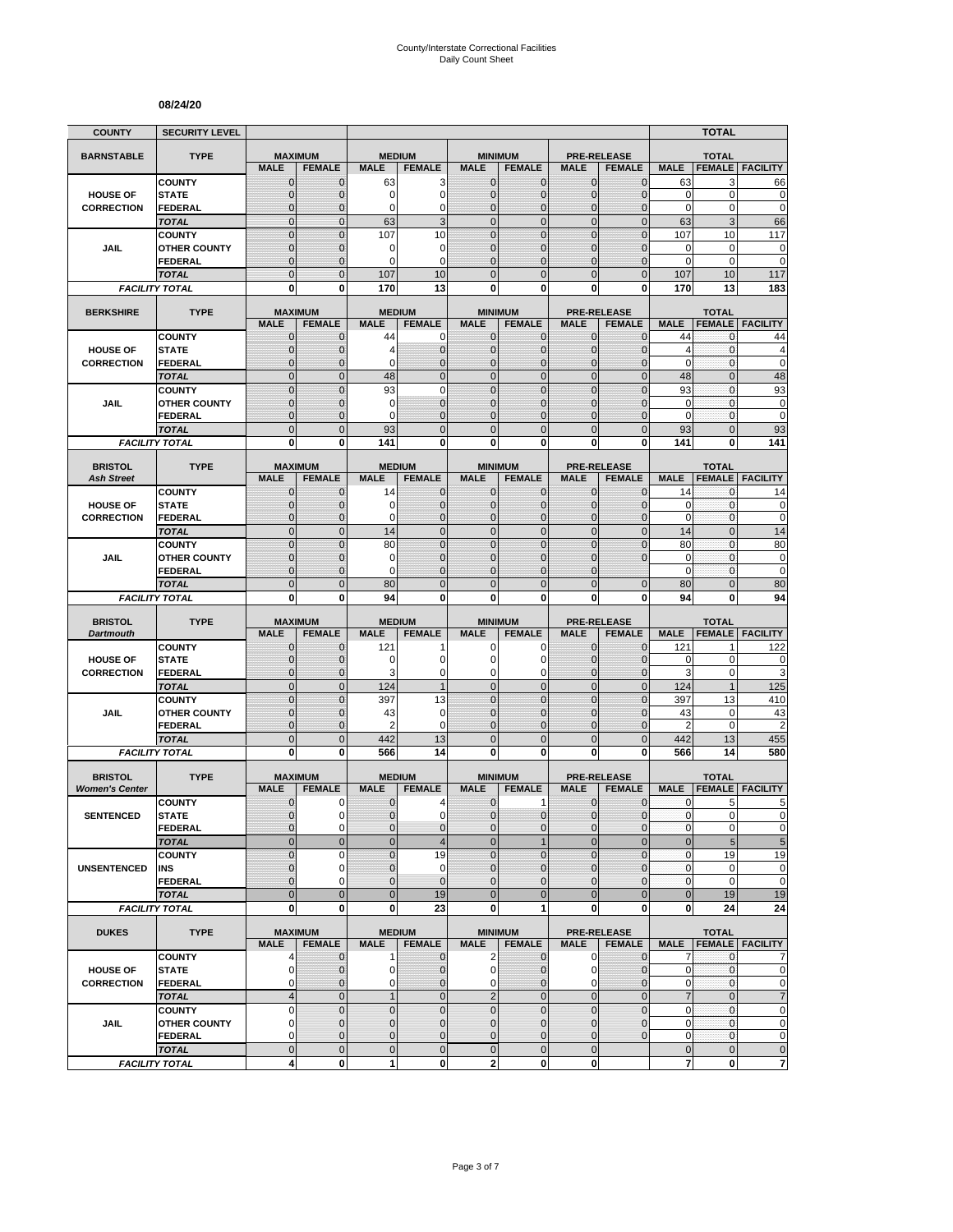# County/Interstate Correctional Facilities Daily Count Sheet

| <b>ESSEX</b>           | <b>TYPE</b>                           |                             | <b>MAXIMUM</b>                   | <b>MEDIUM</b>              |                                | <b>MINIMUM</b>               |                                 |                            | <b>PRE-RELEASE</b>                  |                            | <b>TOTAL</b>                  |                          |
|------------------------|---------------------------------------|-----------------------------|----------------------------------|----------------------------|--------------------------------|------------------------------|---------------------------------|----------------------------|-------------------------------------|----------------------------|-------------------------------|--------------------------|
| <b>Middleton</b>       |                                       | <b>MALE</b>                 | <b>FEMALE</b>                    | <b>MALE</b>                | <b>FEMALE</b>                  | <b>MALE</b>                  | <b>FEMALE</b>                   | MALE                       | <b>FEMALE</b>                       | <b>MALE</b>                | <b>FEMALE</b>                 | <b>FACILITY</b>          |
|                        | <b>COUNTY</b>                         | 0                           | 0                                | 199                        | 0                              | $\mathbf 0$                  | $\mathbf{0}$                    | 0                          | $\Omega$                            | 199                        | 0                             | 199                      |
| <b>HOUSE OF</b>        | <b>STATE</b>                          | 0                           | $\mathbf 0$                      | $\Omega$                   | 0                              | $\mathbf{0}$                 | $\Omega$                        | $\mathbf 0$                | $\Omega$                            | $\Omega$                   | $\Omega$                      | 0                        |
| <b>CORRECTION</b>      | <b>FEDERAL</b>                        | 0<br>$\overline{0}$         | $\mathbf 0$                      | 0                          | 0                              | $\mathbf{0}$                 | $\mathbf 0$                     | $\mathbf{0}$               | $\mathbf 0$<br>$\Omega$             | $\mathbf 0$                | $\mathbf{0}$                  | $\mathbf 0$              |
|                        | <b>TOTAL</b><br><b>COUNTY</b>         | $\mathbf 0$                 | $\overline{0}$<br>$\overline{0}$ | 199<br>684                 | $\mathbf 0$<br>1               | $\mathbf 0$<br>$\mathbf{0}$  | $\overline{0}$<br>$\Omega$      | $\mathbf 0$<br>$\mathbf 0$ | $\Omega$                            | 199<br>684                 | $\mathbf{0}$<br>1             | 199<br>685               |
| JAIL                   | <b>OTHER COUNTY</b>                   | $\mathbf 0$                 | $\overline{0}$                   | 0                          | 0                              | $\mathbf{0}$                 | $\mathbf{0}$                    | $\mathbf 0$                | ſ                                   | 0                          | $\mathbf 0$                   | 0                        |
|                        | <b>FEDERAL</b>                        | $\mathbf{0}$                |                                  | $\Omega$                   | $\Omega$                       | $\mathbf{0}$                 | $\Omega$                        | $\mathbf{0}$               | 0                                   | $\Omega$                   | $\mathbf 0$                   | 0                        |
|                        | <b>TOTAL</b>                          | $\overline{0}$              | $\mathbf 0$                      | 684                        |                                | $\Omega$                     | $\Omega$                        | $\overline{0}$             | $\Omega$                            | 684                        |                               | 685                      |
|                        | <b>FACILITY TOTAL</b>                 | 0                           | 0                                | 883                        |                                | $\bf{0}$                     | 0                               | 0                          | 0                                   | 883                        |                               | 884                      |
|                        |                                       |                             |                                  |                            |                                |                              |                                 |                            |                                     |                            |                               |                          |
| <b>ESSEX</b><br>W.I.T. | <b>TYPE</b>                           | <b>MALE</b>                 | <b>MAXIMUM</b><br><b>FEMALE</b>  | <b>MALE</b>                | <b>MEDIUM</b><br><b>FEMALE</b> | <b>MALE</b>                  | <b>MINIMUM</b><br><b>FEMALE</b> | <b>MALE</b>                | <b>PRE-RELEASE</b><br><b>FEMALE</b> | <b>MALE</b>                | <b>TOTAL</b><br><b>FEMALE</b> | <b>FACILITY</b>          |
|                        | <b>COUNTY</b>                         | $\mathbf{0}$                | 0                                | $\mathbf 0$                | 0                              | $\mathbf 0$                  | $\mathbf{0}$                    | $\mathbf 0$                | 10                                  | 0                          | 10                            | 10                       |
| <b>SENTENCED</b>       | <b>STATE</b>                          | 0                           | $\mathbf 0$                      | $\mathbf{0}$               | $\mathbf 0$                    | $\mathbf{0}$                 | $\mathbf{0}$                    | 0                          | $\Omega$                            | $\mathbf{0}$               | $\mathbf 0$                   | 0                        |
|                        | <b>FEDERAL</b>                        | $\overline{0}$              | $\mathbf 0$                      | $\mathbf{0}$               | 0                              | $\mathbf{0}$                 | 0                               | $\mathbf 0$                | $\Omega$                            | $\mathbf{0}$               | $\Omega$                      | $\mathbf 0$              |
|                        | <b>TOTAL</b>                          | $\overline{0}$              | $\overline{0}$                   | $\mathbf{0}$               | $\overline{0}$                 | $\mathbf{0}$                 | $\overline{0}$                  | $\overline{0}$             | 10                                  | $\mathbf{0}$               | 10                            | 10                       |
|                        | <b>FACILITY TOTAL</b>                 | 0                           | 0                                | $\bf{0}$                   | O                              | $\bf{0}$                     | 0                               | 0                          | 10                                  | $\bf{0}$                   | 10                            | 10                       |
|                        |                                       |                             |                                  |                            |                                |                              |                                 |                            |                                     |                            |                               |                          |
| <b>ESSEX</b><br>LCAC   | <b>TYPE</b>                           | <b>MALE</b>                 | <b>MAXIMUM</b><br><b>FEMALE</b>  | <b>MALE</b>                | <b>MEDIUM</b><br><b>FEMALE</b> | <b>MALE</b>                  | <b>MINIMUM</b><br><b>FEMALE</b> | <b>MALE</b>                | <b>PRE-RELEASE</b><br><b>FEMALE</b> | <b>MALE</b>                | <b>TOTAL</b>                  | <b>FEMALE</b>   FACILITY |
|                        | <b>COUNTY</b>                         | 0                           | 0                                | $\mathbf{0}$               | 0                              | 0                            | $\mathbf{0}$                    | 80                         | $\Omega$                            | 80                         | $\Omega$                      | 80                       |
| <b>HOUSE OF</b>        | <b>STATE</b>                          | 0                           | $\overline{0}$                   | $\mathbf 0$                | 0                              | $\mathbf 0$                  | $\Omega$                        | 1                          | $\sqrt{ }$                          | 1                          | $\mathbf 0$                   |                          |
| <b>CORRECTION</b>      | FEDERAL                               | 0                           | 0                                | $\mathbf{0}$               | 0                              | 0                            | $\Omega$                        | 0                          | $\mathbf 0$                         | $\mathbf 0$                | $\mathbf 0$                   | $\mathbf 0$              |
|                        | <b>TOTAL</b>                          | $\Omega$                    | $\overline{0}$                   | $\mathbf 0$                | $\overline{0}$                 | $\mathbf{0}$                 | $\Omega$                        | 81                         | $\Omega$                            | 81                         | $\Omega$                      | 81                       |
|                        | <b>FACILITY TOTAL</b>                 | 0                           | 0                                | 0                          | 0                              | $\bf{0}$                     | 0                               | 81                         | $\bf{0}$                            | 81                         | 0                             | 81                       |
|                        |                                       |                             |                                  |                            |                                |                              |                                 |                            |                                     |                            |                               |                          |
| <b>FRANKLIN</b>        | <b>TYPE</b>                           |                             | <b>MAXIMUM</b>                   |                            | <b>MEDIUM</b>                  |                              | <b>MINIMUM</b>                  |                            | <b>PRE-RELEASE</b>                  |                            | <b>TOTAL</b>                  |                          |
|                        | <b>COUNTY</b>                         | <b>MALE</b><br>$\mathbf{0}$ | <b>FEMALE</b><br>0               | <b>MALE</b><br>44          | <b>FEMALE</b><br>3             | <b>MALE</b><br>$\mathbf{0}$  | <b>FEMALE</b><br>0              | <b>MALE</b><br>0           | <b>FEMALE</b><br>$\Omega$           | <b>MALE</b><br>44          | <b>FEMALE</b><br>3            | <b>FACILITY</b><br>47    |
| <b>HOUSE OF</b>        | <b>OTHER - VT</b>                     | 0                           | $\overline{0}$                   | 0                          | 0                              | $\mathbf 0$                  |                                 | $\mathbf 0$                | $\Omega$                            | $\mathbf 0$                | $\mathbf 0$                   | 0                        |
| <b>CORRECTION</b>      | <b>STATE</b>                          | $\Omega$                    | $\mathbf 0$                      | 7                          | 0                              |                              |                                 | 0                          | $\sqrt{ }$                          | 8                          | $\overline{1}$                | 9                        |
|                        | FEDERAL                               | $\mathbf{0}$                | $\overline{0}$                   | $\mathbf 0$                | 0                              | $\mathbf{0}$                 | $\mathbf{0}$                    | 0                          | $\overline{0}$                      | $\mathbf 0$                | $\mathbf 0$                   | $\pmb{0}$                |
|                        | <b>TOTAL</b>                          | $\overline{0}$              | $\mathbf{0}$                     | 51                         | 3                              | $\overline{1}$               | $\mathbf{1}$                    | $\mathbf 0$                | $\overline{0}$                      | 52                         | $\overline{4}$                | 56                       |
|                        | <b>COUNTY</b>                         | $\Omega$                    | $\overline{0}$                   | 53                         | 8                              | $\Omega$                     | $\Omega$                        | $\mathbf 0$                | $\Omega$                            | 53                         | 8                             | 61                       |
| JAIL                   | <b>OTHER COUNTY</b>                   | 0                           | $\mathbf 0$                      | 27                         | 0                              | $\Omega$                     | $\Omega$                        | $\mathbf 0$                | $\sqrt{ }$                          | 27                         | $\mathbf 0$                   | 27                       |
|                        | <b>FEDERAL</b>                        | 0<br>$\mathbf{0}$           | 0<br>$\overline{0}$              | 1                          | 0<br>8                         | $\mathbf{0}$<br>$\mathbf{0}$ | $\Omega$<br>$\Omega$            | 0<br>$\overline{0}$        | $\Omega$<br>$\Omega$                | 1                          | $\mathbf 0$<br>8              | $\mathbf{1}$             |
|                        | <b>TOTAL</b><br><b>FACILITY TOTAL</b> | 0                           | 0                                | 81<br>132                  | 11                             | 1                            | 1                               | 0                          | 0                                   | 81<br>133                  | 12                            | 89<br>145                |
|                        |                                       |                             |                                  |                            |                                |                              |                                 |                            |                                     |                            |                               |                          |
| <b>HAMPDEN</b>         | <b>TYPE</b>                           |                             | <b>MAXIMUM</b>                   | <b>MEDIUM</b>              |                                | <b>MINIMUM</b>               |                                 |                            | <b>PRE-RELEASE</b>                  |                            | <b>TOTAL</b>                  |                          |
| <b>HOC/JAIL</b>        |                                       | <b>MALE</b>                 | <b>FEMALE</b>                    | <b>MALE</b>                | <b>FEMALE</b>                  | <b>MALE</b>                  | <b>FEMALE</b>                   | <b>MALE</b>                | <b>FEMALE</b>                       | <b>MALE</b>                | <b>FEMALE</b>                 | <b>FACILITY</b>          |
|                        | <b>COUNTY</b>                         | 0                           | 0                                | 94                         | 0                              | 16                           | 0                               | 0                          | $\mathbf 0$                         | 110                        | $\mathbf{0}$                  | 110                      |
| <b>HOUSE OF</b>        | <b>STATE</b>                          | 0                           | $\overline{0}$                   | 21                         | 0                              | 21                           | $\Omega$                        | 1<br>1                     | $\Omega$<br>0                       | 43<br>1                    | $\Omega$<br>$\mathbf{0}$      | 43<br>1                  |
| <b>CORRECTION</b>      | <b>STATE - ELMO</b><br><b>FEDERAL</b> | $\mathbf{0}$                | $\mathbf 0$                      | $\Omega$                   | 0                              | 0                            | $\mathbf{0}$                    | 0                          | 0                                   | $\Omega$                   | $\Omega$                      | $\mathbf 0$              |
|                        | <b>TOTAL</b>                          | $\overline{0}$              | $\overline{0}$                   | 115                        | $\overline{0}$                 | 37                           | $\mathbf{0}$                    | $\overline{2}$             | $\Omega$                            | 154                        | $\Omega$                      | 154                      |
|                        | <b>COUNTY</b>                         | $\overline{0}$              | $\overline{0}$                   | 419                        | 0                              | $\mathbf 0$                  | $\overline{0}$                  | $\overline{0}$             | $\overline{0}$                      | 419                        | $\mathbf{0}$                  | 419                      |
| <b>JAIL</b>            | <b>OTHER COUNTY</b>                   | 0                           | $\mathbf 0$                      | 0                          | 0                              | $\mathbf{0}$                 | $\Omega$                        | $\mathbf 0$                | $\Omega$                            | $\mathbf 0$                | $\mathbf 0$                   | 0                        |
|                        | <b>FEDERAL</b>                        | $\Omega$                    | $\mathbf 0$                      | 10                         | $\Omega$                       | 1                            | $\Omega$                        | $\mathbf 0$                | $\Omega$                            | 11                         | $\Omega$                      | 11                       |
|                        | <b>TOTAL</b>                          | $\overline{0}$              | $\overline{0}$                   | 429                        | $\Omega$                       |                              | $\overline{0}$                  | $\overline{0}$             | $\Omega$                            | 430                        | U                             | 430                      |
|                        | <b>FACILITY TOTAL</b>                 | $\mathbf{0}$                | O                                | 544                        | o                              | 38                           | 0                               | $\mathbf{z}$               | 0                                   | 584                        | 0                             | 584                      |
| <b>HAMPDEN</b>         | <b>TYPE</b>                           |                             | <b>MAXIMUM</b>                   |                            | <b>MEDIUM</b>                  |                              | <b>MINIMUM</b>                  |                            | <b>PRE-RELEASE</b>                  |                            | <b>TOTAL</b>                  |                          |
| <b>WMCAC</b>           |                                       | <b>MALE</b>                 | <b>FEMALE</b>                    | <b>MALE</b>                | <b>FEMALE</b>                  | <b>MALE</b>                  | <b>FEMALE</b>                   | <b>MALE</b>                | <b>FEMALE</b>                       | <b>MALE</b>                |                               | <b>FEMALE   FACILITY</b> |
|                        | <b>COUNTY</b>                         | $\mathbf 0$                 | $\mathbf{0}$                     | $\mathbf 0$                | 0                              | 31                           | 0                               | $\mathbf 0$                | $\mathbf 0$                         | 31                         | 0                             | 31                       |
| <b>HOUSE OF</b>        | <b>STATE</b>                          | $\mathbf{0}$                | $\mathbf{0}$                     | $\mathbf{0}$               | 0                              | $\mathbf 0$                  | 0                               | $\mathbf{0}$               | 0                                   | $\mathbf 0$                | $\mathbf 0$                   | 0                        |
| <b>CORRECTION</b>      | <b>FEDERAL</b>                        | $\mathbf{0}$                | 0                                | $\overline{0}$             | 0                              | $\mathbf 0$                  | $\Omega$                        | $\mathbf{0}$               | 0                                   | $\mathbf 0$                | $\mathbf 0$                   | $\mathbf 0$              |
|                        | <b>TOTAL</b>                          | $\mathbf{0}$                | $\overline{0}$                   | $\overline{0}$             | $\overline{0}$                 | 31                           | $\overline{0}$                  | $\mathbf 0$                | $\mathbf 0$                         | 31                         | $\mathbf{0}$                  | 31                       |
|                        | <b>FACILITY TOTAL</b>                 | $\bf{0}$                    | 0                                | $\mathbf{0}$               | 0                              | 31                           | 0                               | 0                          | $\bf{0}$                            | 31                         | 0                             | 31                       |
| <b>HAMPDEN</b>         | <b>TYPE</b>                           |                             | <b>MAXIMUM</b>                   |                            | <b>MEDIUM</b>                  |                              | <b>MINIMUM</b>                  |                            | <b>PRE-RELEASE</b>                  |                            | <b>TOTAL</b>                  |                          |
| <b>Women's Center</b>  |                                       | <b>MALE</b>                 | <b>FEMALE</b>                    | <b>MALE</b>                | <b>FEMALE</b>                  | <b>MALE</b>                  | <b>FEMALE</b>                   | <b>MALE</b>                | <b>FEMALE</b>                       | <b>MALE</b>                |                               | <b>FEMALE FACILITY</b>   |
|                        | <b>COUNTY</b>                         | 0                           | 0                                | $\mathbf 0$                | 16                             | $\mathbf 0$                  | 5                               | 0                          | 0                                   | 0                          | 21                            | 21                       |
| <b>HOUSE OF</b>        | <b>STATE</b>                          | $\mathbf{0}$                | $\mathbf 0$                      | $\mathbf 0$                | 3                              | $\mathbf{0}$                 | 4                               | $\mathbf 0$                | 1                                   | $\mathbf 0$                | 8                             | 8                        |
| <b>CORRECTION</b>      | <b>FEDERAL</b>                        | 0                           | 0                                | 0                          | 0                              | $\mathbf{0}$                 | 0                               | $\mathbf{0}$               | 0                                   | $\overline{0}$             | $\mathbf 0$                   | $\mathbf 0$              |
|                        | <b>TOTAL</b>                          | $\mathbf{0}$                | $\mathbf 0$                      | $\overline{0}$             | 19                             | $\mathbf{0}$                 | $\boldsymbol{9}$                | $\mathbf{0}$               |                                     | $\mathbf{0}$               | 29                            | 29                       |
|                        | <b>COUNTY</b>                         | $\overline{0}$              | $\mathbf 0$                      | $\mathbf{0}$               | 50                             | $\mathbf{0}$                 | $\mathbf 0$                     | $\overline{0}$             | $\overline{0}$                      | $\mathbf{0}$               | 50                            | 50                       |
| <b>JAIL</b>            | <b>OTHER COUNTY</b><br><b>FEDERAL</b> | 0<br>$\overline{0}$         | $\mathbf 0$<br>$\mathbf 0$       | $\mathbf 0$<br>$\mathbf 0$ | 0<br>0                         | $\mathbf 0$<br>$\mathbf 0$   | $\mathbf{0}$<br>$\mathbf{0}$    | 0<br>$\mathbf 0$           | $\Omega$<br>$\overline{0}$          | $\mathbf 0$<br>$\mathbf 0$ | $\mathbf 0$<br>$\mathbf 0$    | $\pmb{0}$<br>$\mathbf 0$ |
|                        | <b>TOTAL</b>                          | $\mathbf 0$                 | $\mathbf 0$                      | $\overline{0}$             | 50                             | $\overline{0}$               | $\mathbf 0$                     | $\mathbf{0}$               | $\mathbf 0$                         | $\mathbf{0}$               | 50                            | 50                       |
|                        | <b>FACILITY TOTAL</b>                 | $\pmb{0}$                   | $\mathbf 0$                      | $\mathbf{O}$               | 69                             | $\mathbf 0$                  | 9                               | $\mathbf{0}$               | 1                                   | $\overline{0}$             | 79                            | 79                       |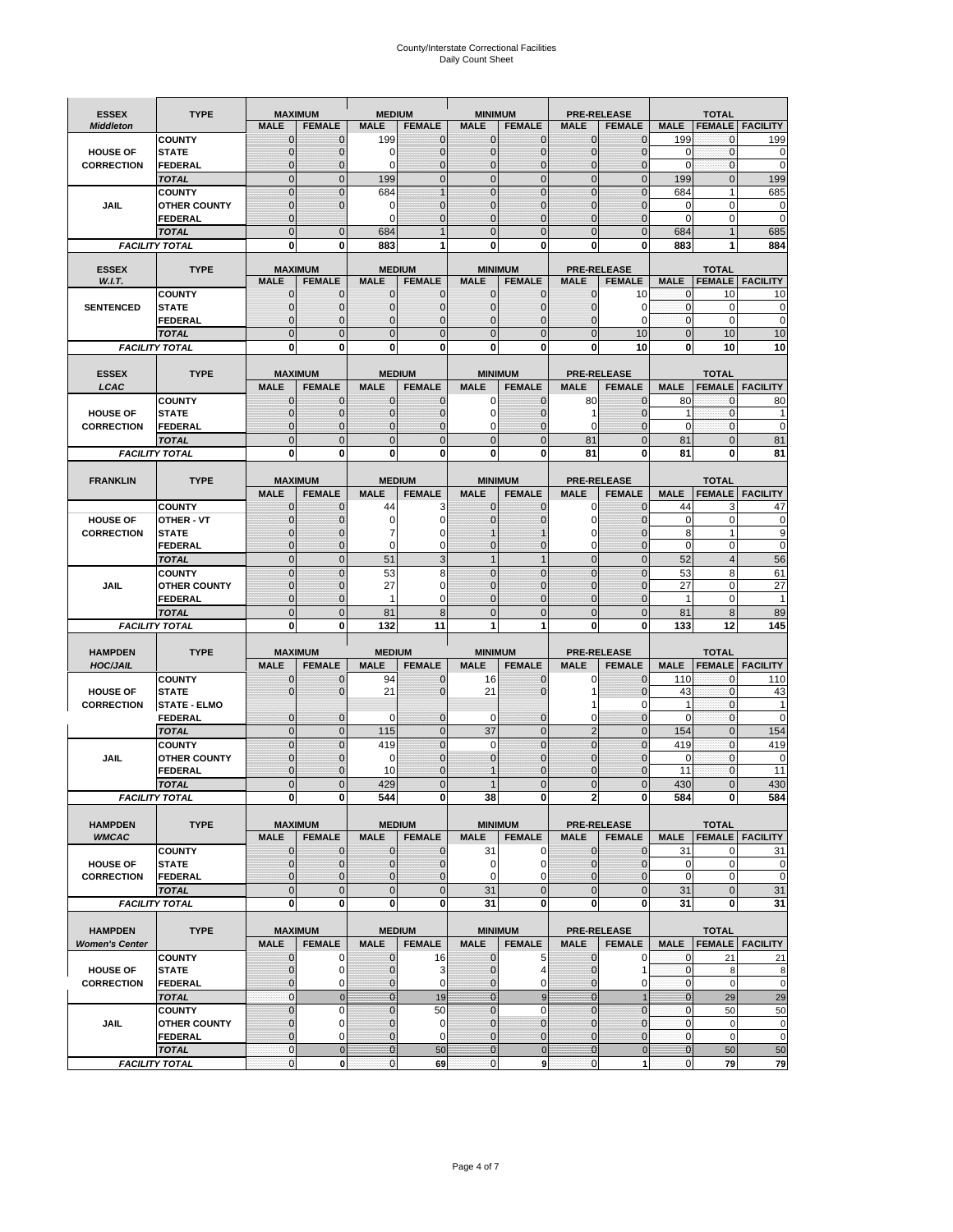| <b>HAMPSHIRE</b>  | <b>TYPE</b>                   | <b>MAXIMUM</b>              |                             | <b>MEDIUM</b>                 |                                |                               | <b>MINIMUM</b>                  |                            | <b>PRE-RELEASE</b>                  |                            | <b>TOTAL</b>                  |                             |
|-------------------|-------------------------------|-----------------------------|-----------------------------|-------------------------------|--------------------------------|-------------------------------|---------------------------------|----------------------------|-------------------------------------|----------------------------|-------------------------------|-----------------------------|
|                   |                               | <b>MALE</b>                 | <b>FEMALE</b>               | <b>MALE</b>                   | <b>FEMALE</b>                  | <b>MALE</b>                   | <b>FEMALE</b>                   | <b>MALE</b>                | <b>FEMALE</b>                       | <b>MALE</b>                | <b>FEMALE</b>                 | <b>FACILITY</b>             |
|                   | <b>COUNTY</b>                 | 0                           | $\mathbf 0$                 | 30                            | $\mathbf 0$                    | 3                             | $\mathbf{0}$                    | 3                          | $\overline{0}$                      | 36                         | 0                             | 36                          |
| <b>HOUSE OF</b>   | <b>STATE</b>                  | $\Omega$                    | $\mathbf{0}$                | $\overline{2}$                | $\mathbf{0}$                   | 0                             | $\mathbf{0}$                    | 5                          | $\overline{0}$                      | 7                          | $\mathbf 0$                   | 7                           |
| <b>CORRECTION</b> | <b>FEDERAL</b>                | $\mathbf 0$                 | $\mathbf{0}$                | 0                             | $\mathbf{0}$                   | 0                             | $\mathbf 0$                     | $\mathbf{0}$               | $\overline{0}$                      | $\mathbf 0$                | $\mathbf{0}$                  | $\mathbf 0$                 |
|                   | <b>TOTAL</b>                  | $\mathbf 0$                 | $\mathbf 0$                 | 32                            | $\mathbf 0$                    | $\overline{3}$                | $\mathbf 0$                     | 8                          |                                     | 43                         | $\mathbf 0$                   | 43                          |
|                   | <b>COUNTY</b>                 | 76                          | 0                           | $\overline{0}$                | $\pmb{0}$                      | $\overline{0}$                | $\overline{0}$                  | $\overline{0}$             | $\mathbf 0$                         | 76                         | $\mathbf 0$                   | 76                          |
| <b>JAIL</b>       | <b>OTHER COUNTY</b>           | 0                           | $\mathbf 0$                 | $\mathbf 0$                   | $\pmb{0}$                      | 0                             | $\mathbf 0$                     | 0                          | $\overline{0}$                      | 0                          | $\mathbf{0}$                  | 0                           |
|                   | FEDERAL                       | $\overline{0}$              | $\mathbf{0}$                | $\overline{2}$                | $\mathbf 0$                    | $\overline{0}$                | $\mathbf{0}$                    | 0                          | $\overline{0}$                      | $\overline{2}$             | $\mathbf{0}$                  | $\mathbf 2$                 |
|                   | <b>TOTAL</b>                  | 76                          | $\mathbf 0$                 | $\overline{2}$                | $\mathbf{0}$                   | $\mathbf 0$                   | $\mathbf{0}$                    | $\mathbf{0}$               |                                     | 78                         | $\mathbf 0$                   | 78<br>121                   |
|                   | <b>FACILITY TOTAL</b>         | 76                          | 0                           | 34                            | 0                              | 3                             | 0                               | 8                          |                                     | 121                        | 0                             |                             |
| <b>MIDDLESEX</b>  | <b>TYPE</b>                   | <b>MAXIMUM</b>              |                             | <b>MEDIUM</b>                 |                                |                               | <b>MINIMUM</b>                  |                            | <b>PRE-RELEASE</b>                  |                            | <b>TOTAL</b>                  |                             |
| E. Cambridge      |                               | <b>MALE</b>                 | <b>FEMALE</b>               | <b>MALE</b>                   | <b>FEMALE</b>                  | <b>MALE</b>                   | <b>FEMALE</b>                   | <b>MALE</b>                | <b>FEMALE</b>                       | <b>MALE</b>                | <b>FEMALE</b>                 | <b>FACILITY</b>             |
|                   | <b>COUNTY</b>                 | 0                           | 0                           | C                             | 0                              | 0                             | $\mathbf{0}$                    | 0                          | 0                                   | $\mathbf{0}$               | 0                             | 0                           |
| <b>HOUSE OF</b>   | <b>STATE</b>                  | $\pmb{0}$                   | $\mathbf 0$                 | C                             | $\bf{0}$                       | $\mathbf{0}$                  | $\mathbf 0$                     | $\mathbf{0}$               | $\mathbf 0$                         | $\pmb{0}$                  | $\mathbf 0$                   | 0                           |
| <b>CORRECTION</b> | FEDERAL                       | $\mathbf{0}$                | $\mathbf 0$                 | $\mathbf 0$                   | $\mathbf{0}$                   | $\mathbf{0}$                  | $\mathbf{0}$                    | $\mathbf{0}$               | $\mathbf 0$                         | $\mathbf{0}$               | $\mathbf{0}$                  | 0                           |
|                   | <b>TOTAL</b>                  | $\mathbf{0}$                | $\mathbf{0}$                | $\overline{0}$                | $\mathbf{0}$                   | $\overline{0}$                | $\mathbf{0}$                    | $\mathbf{0}$               | $\overline{0}$                      | $\pmb{0}$                  | $\mathbf{0}$                  | $\mathbf{0}$                |
|                   | <b>COUNTY</b>                 | $\mathbf{0}$                | $\mathbf 0$                 | $\mathbf 0$                   | $\mathbf{0}$                   | $\mathbf{0}$                  | $\mathbf{0}$                    | $\mathbf{0}$               | $\mathbf{0}$                        | $\bf 0$                    | $\mathbf{0}$                  | 0                           |
| JAIL              | <b>OTHER COUNTY</b>           | $\mathbf{0}$                | $\mathbf 0$                 | $\Omega$                      | $\mathbf{0}$                   | $\mathbf 0$                   | $\mathbf{0}$                    | $\mathbf{0}$               | $\mathbf 0$                         | $\mathbf{0}$               | $\mathbf{0}$                  | 0                           |
|                   | FEDERAL                       | $\mathbf{0}$                | $\mathbf 0$                 | $\mathbf 0$                   | $\mathbf{0}$                   | $\mathbf{0}$                  | $\mathbf{0}$                    | $\pmb{0}$                  | $\mathbf 0$                         | $\mathbf{0}$               | $\pmb{0}$                     | 0                           |
|                   | <b>TOTAL</b>                  | $\mathbf{0}$                | $\mathbf 0$                 | $\overline{0}$                | $\mathbf 0$                    | $\mathbf 0$                   | $\mathbf{0}$                    | $\overline{0}$             | $\mathbf 0$                         | $\mathbf 0$                | $\mathbf 0$                   | $\mathbf 0$                 |
|                   | <b>FACILITY TOTAL</b>         | 0                           | 0                           | $\bf{0}$                      | 0                              | 0                             | 0                               | 0                          | 0                                   | 0                          | 0                             | 0                           |
| <b>MIDDLESEX</b>  | <b>TYPE</b>                   | <b>MAXIMUM</b>              |                             |                               |                                |                               |                                 |                            |                                     |                            |                               |                             |
| <b>Billerica</b>  |                               | <b>MALE</b>                 | <b>FEMALE</b>               | <b>MALE</b>                   | <b>MEDIUM</b><br><b>FEMALE</b> | <b>MALE</b>                   | <b>MINIMUM</b><br><b>FEMALE</b> | <b>MALE</b>                | <b>PRE-RELEASE</b><br><b>FEMALE</b> | <b>MALE</b>                | <b>TOTAL</b><br><b>FEMALE</b> | <b>FACILITY</b>             |
|                   | <b>COUNTY</b>                 | O                           | $\mathbf{0}$                | 117                           | $\mathbf 0$                    | 14                            | $\mathbf{0}$                    | 27                         | $\overline{0}$                      | 158                        | 0                             | 158                         |
| <b>HOUSE OF</b>   | <b>STATE</b>                  | C                           | $\mathbf{0}$                | C                             | $\mathbf{0}$                   | 0                             | $\mathbf{0}$                    | 0                          | $\overline{0}$                      | 0                          | $\mathbf 0$                   | 0                           |
| <b>CORRECTION</b> | <b>FEDERAL</b>                | 0                           | 0                           | $\Omega$                      | $\mathbf{0}$                   | 0                             | $\mathbf{0}$                    | 0                          | $\mathbf 0$                         | 0                          | $\mathbf 0$                   | 0                           |
|                   | <b>TOTAL</b>                  | $\mathbf{0}$                | $\mathbf 0$                 | 117                           | $\mathbf{0}$                   | 14                            | $\mathbf{0}$                    | 27                         | $\overline{0}$                      | 158                        | $\mathbf 0$                   | 158                         |
|                   | <b>COUNTY</b>                 | $\Omega$                    | $\mathbf{0}$                | 413                           | $\mathbf{0}$                   | $\overline{0}$                | $\overline{0}$                  | $\mathbf 0$                | $\overline{0}$                      | 413                        | $\mathbf 0$                   | 413                         |
| JAIL              | <b>OTHER COUNTY</b>           | 0                           | 0                           | 0                             | $\mathbf 0$                    | $\mathbf{0}$                  | $\overline{0}$                  | 0                          | $\mathbf 0$                         | 0                          | $\mathbf 0$                   | 0                           |
|                   | <b>FEDERAL</b>                | 0                           | $\mathbf{0}$                | $\epsilon$                    | $\mathbf{0}$                   | $\overline{0}$                | $\overline{0}$                  | $\overline{0}$             | $\overline{0}$                      | $\mathbf 0$                | $\mathbf{0}$                  | $\mathbf 0$                 |
|                   | <b>TOTAL</b>                  | $\overline{0}$              | $\mathbf 0$                 | 413                           | $\mathbf 0$                    | $\overline{0}$                | $\mathbf{0}$                    | $\mathbf{0}$               | $\mathbf 0$                         | 413                        | $\mathbf 0$                   | 413                         |
|                   | <b>FACILITY TOTAL</b>         |                             | 0                           | 530                           | 0                              | 14                            | 0                               | 27                         | 0                                   | 571                        | 0                             | 571                         |
|                   |                               |                             |                             |                               |                                |                               |                                 |                            |                                     |                            |                               |                             |
|                   |                               |                             |                             |                               |                                |                               |                                 |                            |                                     |                            |                               |                             |
| <b>NORFOLK</b>    | <b>TYPE</b>                   | <b>MAXIMUM</b>              |                             |                               | <b>MEDIUM</b>                  |                               | <b>MINIMUM</b>                  |                            | <b>PRE-RELEASE</b>                  |                            | <b>TOTAL</b>                  |                             |
| Dedham / RT 128   |                               | <b>MALE</b>                 | <b>FEMALE</b>               | <b>MALE</b>                   | <b>FEMALE</b>                  | <b>MALE</b>                   | <b>FEMALE</b>                   | <b>MALE</b>                | <b>FEMALE</b>                       | <b>MALE</b>                | <b>FEMALE</b>                 | <b>FACILITY</b>             |
|                   | <b>COUNTY</b>                 | $\Omega$                    | $\mathbf 0$                 | 66                            | $\mathbf 0$                    | 0                             | $\mathbf{0}$                    | 19                         | $\overline{0}$                      | 85                         | 0                             | 85                          |
| <b>HOUSE OF</b>   | <b>STATE</b>                  | 0                           | $\mathbf{0}$                | O                             | $\mathbf{0}$                   | $\mathbf 0$                   | $\mathbf{0}$                    | 0                          | $\overline{0}$                      | 0                          | $\mathbf 0$                   | 0                           |
| <b>CORRECTION</b> | <b>FEDERAL</b>                | $\mathbf 0$<br>$\mathbf{0}$ | 0                           | 0                             | $\mathbf 0$<br>$\mathbf{0}$    | 0                             | 0<br>$\mathbf{0}$               | 0                          | $\mathbf 0$                         | $\mathbf 0$                | $\mathbf 0$                   | 0                           |
|                   | <b>TOTAL</b><br><b>COUNTY</b> | $\mathbf{0}$                | $\mathbf 0$<br>$\mathbf 0$  | 66<br>200                     | $\mathbf{0}$                   | $\mathbf 0$<br>$\overline{0}$ | $\overline{0}$                  | 19<br>$\mathbf 0$          | $\mathbf 0$<br>$\overline{0}$       | 85<br>200                  | $\mathbf{0}$<br>$\mathbf 0$   | 85<br>200                   |
| <b>JAIL</b>       | INS                           | $\mathbf{0}$                | 0                           | 0                             | $\mathbf 0$                    | $\mathbf{0}$                  | $\overline{0}$                  | 0                          | 0                                   | 0                          | 0                             | 0                           |
|                   | FEDERAL                       | $\overline{0}$              | $\mathbf 0$                 | 56                            | $\mathbf 0$                    | $\overline{0}$                | $\overline{0}$                  | $\overline{0}$             | $\overline{0}$                      | 56                         | $\mathbf{0}$                  | 56                          |
|                   | <b>TOTAL</b>                  | $\overline{0}$              | $\overline{0}$              | 256                           | $\mathbf{0}$                   | $\overline{0}$                | $\mathbf 0$                     | $\overline{0}$             | $\overline{0}$                      | 256                        | $\overline{0}$                | 256                         |
|                   | <b>FACILITY TOTAL</b>         | 0                           | 0                           | 322                           | 0                              | 0                             | 0                               | 19                         | 0                                   | 341                        | 0                             | 341                         |
|                   |                               |                             |                             |                               |                                |                               |                                 |                            |                                     |                            |                               |                             |
| <b>NORFOLK</b>    | <b>TYPE</b>                   | <b>MAXIMUM</b>              |                             |                               | <b>MEDIUM</b>                  |                               | <b>MINIMUM</b>                  |                            | <b>PRE-RELEASE</b>                  |                            | <b>TOTAL</b>                  |                             |
| <b>Braintree</b>  |                               | <b>MALE</b>                 | <b>FEMALE</b>               | <b>MALE</b>                   | <b>FEMALE</b>                  | <b>MALE</b>                   | <b>FEMALE</b>                   | <b>MALE</b>                | <b>FEMALE</b>                       | <b>MALE</b>                | <b>FEMALE</b>                 | <b>FACILITY</b>             |
|                   | <b>COUNTY</b>                 | 0                           | 0                           | $\mathbf 0$                   | 0                              | $\mathbf{0}$                  | $\mathbf{0}$                    | 0                          | 0                                   | 0                          | 0                             | 0                           |
| <b>HOUSE OF</b>   | <b>STATE</b>                  | $\overline{0}$              | $\mathbf{0}$                | $\mathbf 0$                   | $\mathbf{0}$                   | $\mathbf{0}$                  | $\overline{0}$                  | 0                          | $\overline{0}$                      | $\mathbf{0}$               | $\mathbf{O}$                  | $\overline{0}$              |
| <b>CORRECTION</b> | <b>FEDERAL</b>                | $\mathbf 0$<br>$\mathbf{0}$ | $\mathbf 0$                 | $\mathbf 0$<br>$\overline{0}$ | $\mathbf 0$                    | $\mathbf 0$<br>$\mathbf 0$    | $\overline{0}$                  | 0                          | $\mathbf 0$                         | $\pmb{0}$                  | $\mathbf 0$                   | 0                           |
|                   | <b>TOTAL</b>                  | $\bf{0}$                    | $\mathbf 0$<br>0            | 0                             | $\pmb{0}$<br>$\mathbf 0$       | $\mathbf{0}$                  | $\mathbf 0$<br><sub>0</sub>     | $\mathbf 0$                | $\pmb{0}$<br>0                      | $\mathbf 0$<br>$\mathbf 0$ | $\pmb{0}$<br>$\mathbf 0$      | $\mathbf 0$<br>$\mathbf{0}$ |
|                   | <b>FACILITY TOTAL</b>         |                             |                             |                               |                                |                               |                                 | $\mathbf 0$                |                                     |                            |                               |                             |
| <b>PLYMOUTH</b>   | <b>TYPE</b>                   |                             | <b>MAXIMUM</b>              |                               | <b>MEDIUM</b>                  |                               | <b>MINIMUM</b>                  |                            | <b>PRE-RELEASE</b>                  |                            | <b>TOTAL</b>                  |                             |
|                   |                               | <b>MALE</b>                 | <b>FEMALE</b>               | <b>MALE</b>                   | <b>FEMALE</b>                  | <b>MALE</b>                   | <b>FEMALE</b>                   | <b>MALE</b>                | <b>FEMALE</b>                       | <b>MALE</b>                |                               | <b>FEMALE</b> FACILITY      |
|                   | <b>COUNTY</b>                 | $\mathbf{0}$                | $\mathbf{0}$                | 76                            | $\mathbf{0}$                   | $\mathbf 0$                   | $\mathbf{0}$                    | $\mathbf 0$                | $\mathbf{0}$                        | 76                         | $\mathbf 0$                   | 76                          |
| <b>HOUSE OF</b>   | <b>STATE</b>                  | $\mathbf{0}$                | $\mathbf{0}$                | 30                            | $\mathbf 0$                    | $\mathbf 0$                   | $\mathbf 0$                     | $\mathbf 0$                | $\mathbf 0$                         | 30                         | $\mathbf 0$                   | 30                          |
| <b>CORRECTION</b> | <b>FEDERAL</b>                | $\mathbf{0}$                | $\mathbf 0$                 | $\mathbf 0$                   | $\mathbf{0}$                   | $\mathbf 0$                   | $\mathbf{0}$                    | 0                          | $\mathbf{0}$                        | $\mathbf 0$                | $\mathbf 0$                   | $\mathbf 0$                 |
|                   | <b>DYS</b>                    | $\mathbf{0}$                | $\mathbf{0}$                | $\mathbf 0$                   | $\mathbf 0$                    | $\mathbf 0$                   | $\mathbf{0}$                    | $\mathbf 0$                | $\mathbf 0$                         | $\mathbf{0}$               | $\overline{0}$                | $\mathbf 0$                 |
|                   | <b>TOTAL</b>                  | $\mathbf 0$                 | $\mathbf 0$                 | 106                           | $\mathbf 0$                    | $\mathbf 0$                   | $\mathbf 0$                     | $\mathbf 0$                | $\pmb{0}$                           | 106                        | $\mathbf{0}$                  | 106                         |
|                   | <b>COUNTY</b>                 | $\overline{0}$              | $\mathbf 0$                 | 216                           | $\pmb{0}$                      | $\mathbf 0$                   | $\pmb{0}$                       | $\mathbf 0$                | $\pmb{0}$                           | 216                        | $\mathbf 0$                   | 216                         |
| JAIL              | <b>OTHER COUNTY</b>           | $\mathbf{0}$                | $\mathbf{0}$                | 114                           | $\mathbf 0$                    | $\mathbf 0$                   | $\mathbf{0}$                    | $\mathbf 0$                | $\mathbf{0}$                        | 114                        | $\mathbf 0$                   | 114                         |
|                   | <b>FEDERAL</b>                | $\Omega$                    | $\bf 0$                     | 188                           | $\mathbf 0$                    | $\mathbf 0$                   | $\mathbf{0}$                    | 0                          | $\mathbf 0$                         | 188                        | $\mathbf 0$                   | 188                         |
|                   | 52A's                         | $\Omega$<br>$\mathbf{0}$    | $\mathbf 0$                 | $\mathbf 0$<br>$\mathbf 0$    | $\mathbf{0}$                   | $\mathbf 0$                   | $\mathbf 0$<br>$\mathbf{0}$     | $\overline{0}$             | $\mathbf 0$                         | 0                          | $\mathbf{0}$                  | $\mathbf 0$                 |
|                   | Non 52A's<br><b>TOTAL</b>     | $\overline{0}$              | $\mathbf{0}$<br>$\mathbf 0$ | 518                           | $\mathbf 0$<br>$\mathbf{0}$    | $\mathbf 0$<br>$\overline{0}$ | $\overline{0}$                  | $\mathbf 0$<br>$\mathbf 0$ | $\mathbf 0$<br>$\mathsf 0$          | $\mathbf 0$<br>518         | $\mathbf 0$<br>$\mathbf 0$    | $\mathbf 0$<br>518          |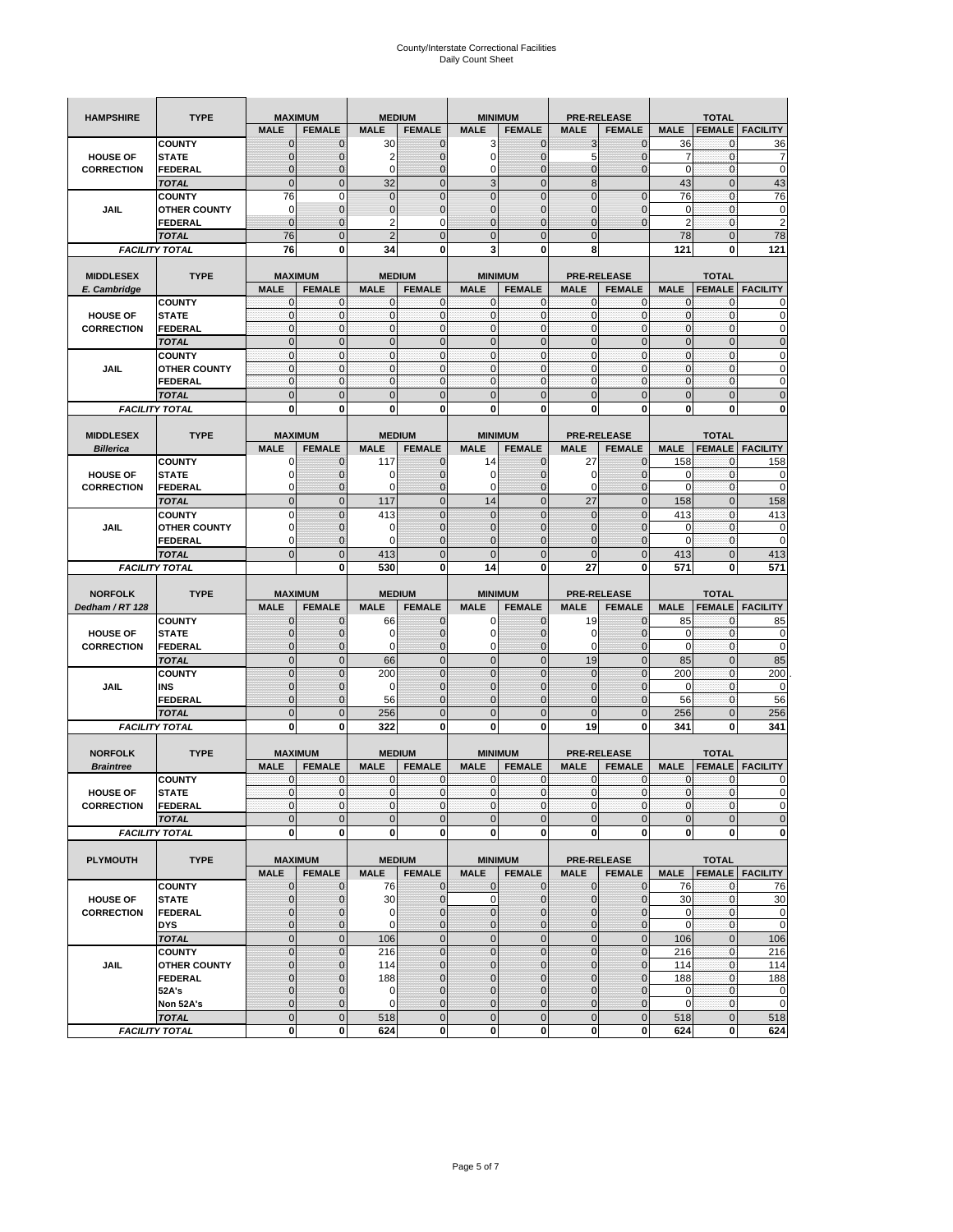# County/Interstate Correctional Facilities Daily Count Sheet

| <b>SUFFOLK</b>        | <b>TYPE</b>           |                              | <b>MAXIMUM</b> | <b>MEDIUM</b> |                |                | <b>MINIMUM</b> |                | <b>PRE-RELEASE</b> |             | <b>TOTAL</b>  |                 |
|-----------------------|-----------------------|------------------------------|----------------|---------------|----------------|----------------|----------------|----------------|--------------------|-------------|---------------|-----------------|
| <b>Nashua Street</b>  |                       | <b>MALE</b>                  | <b>FEMALE</b>  | <b>MALE</b>   | <b>FEMALE</b>  | <b>MALE</b>    | <b>FEMALE</b>  | <b>MALE</b>    | <b>FEMALE</b>      | <b>MALE</b> | <b>FEMALE</b> | <b>FACILITY</b> |
|                       | <b>COUNTY</b>         | $\Omega$                     | $\mathbf{0}$   | 416           | $\Omega$       | $\mathbf{0}$   | $\Omega$       | $\Omega$       | $\Omega$           | 416         | $\Omega$      | 416             |
| <b>JAIL</b>           | <b>OTHER COUNTY</b>   | $\Omega$                     | 0              | $\Omega$      | 0              | $\mathbf{0}$   | $\Omega$       | $\mathbf 0$    | $\Omega$           | $\Omega$    | $\Omega$      | $\mathbf 0$     |
|                       | <b>FEDERAL</b>        | $\Omega$                     | $\Omega$       | 0             | $\Omega$       | $\mathbf{0}$   | $\Omega$       | $\Omega$       | $\Omega$           | $\Omega$    | $\Omega$      | $\Omega$        |
|                       | <b>TOTAL</b>          | $\Omega$                     | $\mathbf 0$    | 416           | $\overline{0}$ | $\mathbf{0}$   | $\mathbf{0}$   | $\mathbf{0}$   | $\Omega$           | 416         | $\Omega$      | 416             |
|                       | <b>FACILITY TOTAL</b> | 0                            | 0              | 416           | $\bf{0}$       | <sub>0</sub>   | 0              | $\mathbf{0}$   | 0                  | 416         | 0             | 416             |
|                       |                       |                              |                |               |                |                |                |                |                    |             |               |                 |
| <b>SUFFOLK</b>        | <b>TYPE</b>           |                              | <b>MAXIMUM</b> | <b>MEDIUM</b> |                |                | <b>MINIMUM</b> |                | <b>PRE-RELEASE</b> |             | <b>TOTAL</b>  |                 |
| South Bay             |                       | <b>MALE</b>                  | <b>FEMALE</b>  | <b>MALE</b>   | <b>FEMALE</b>  | <b>MALE</b>    | <b>FEMALE</b>  | <b>MALE</b>    | <b>FEMALE</b>      | <b>MALE</b> | <b>FEMALE</b> | <b>FACILITY</b> |
|                       | <b>COUNTY</b>         | $\Omega$                     | $\mathbf{0}$   | 340           | 143            | $\mathbf{0}$   | $\mathbf{0}$   | 6              | 2                  | 346         | 145           | 491             |
| <b>HOUSE OF</b>       | <b>STATE</b>          |                              | $\mathbf{0}$   | $\Omega$      |                | $\Omega$       | O              | $\Omega$       | $\Omega$           | $\Omega$    |               | 1               |
| <b>CORRECTION</b>     | <b>FEDERAL</b>        | $\Omega$                     | $\mathbf{0}$   | $\Omega$      | $\Omega$       | $\mathbf{0}$   | $\mathbf{0}$   | $\Omega$       | 0                  | $\Omega$    | $\Omega$      | $\Omega$        |
|                       | <b>TOTAL</b>          | $\Omega$                     | $\overline{0}$ | 340           | 144            | $\overline{0}$ | $\mathbf{0}$   | 6              | $\overline{2}$     | 346         | 146           | 492             |
|                       | <b>FACILITY TOTAL</b> | 0                            | 0              | 340           | 144            | <sub>0</sub>   | 0              | 6              | $\overline{2}$     | 346         | 146           | 492             |
|                       |                       |                              |                |               |                |                |                |                |                    |             |               |                 |
| <b>WORCESTER</b>      |                       |                              | <b>MAXIMUM</b> | <b>MEDIUM</b> |                |                | <b>MINIMUM</b> |                | <b>PRE-RELEASE</b> |             | <b>TOTAL</b>  |                 |
|                       |                       | <b>MALE</b>                  | <b>FEMALE</b>  | <b>MALE</b>   | <b>FEMALE</b>  | <b>MALE</b>    | <b>FEMALE</b>  | <b>MALE</b>    | <b>FEMALE</b>      | <b>MALE</b> | <b>FEMALE</b> | <b>FACILITY</b> |
|                       | <b>COUNTY</b>         |                              |                |               |                |                |                |                |                    | 158         | $\Omega$      | 158             |
| <b>HOUSE OF</b>       | <b>STATE</b>          |                              |                |               |                |                |                |                |                    | 0           | 0             | 0               |
| <b>CORRECTION</b>     | <b>FEDERAL</b>        |                              |                |               |                |                |                |                |                    | $\Omega$    | $\Omega$      | $\Omega$        |
|                       | <b>TOTAL</b>          | U                            | $\Omega$       | $\Omega$      | $\mathbf 0$    | $\Omega$       | $\Omega$       | $\Omega$       | $\Omega$           | 158         | $\Omega$      | 158             |
|                       | <b>COUNTY</b>         |                              |                |               |                |                |                |                |                    | 382         | $\Omega$      | 382             |
| <b>JAIL</b>           | <b>OTHER COUNTY</b>   |                              |                |               |                |                |                |                |                    | 0           | 0             | 0               |
|                       | FEDERAL               |                              |                |               |                |                |                |                |                    | $\Omega$    | $\Omega$      | $\Omega$        |
|                       | <b>TOTAL</b>          | $\cap$                       | $\Omega$       | $\Omega$      | $\mathbf{0}$   | $\mathbf{0}$   | $\mathbf{0}$   | $\overline{0}$ | $\Omega$           | 382         | $\Omega$      | 382             |
|                       | <b>FACILITY TOTAL</b> | $\Omega$                     | $\mathbf 0$    | $\Omega$      | 0              | 0              | $\mathbf{0}$   | $\mathbf 0$    | 0                  | 540         | O             | 540             |
|                       |                       |                              |                |               |                |                |                |                |                    |             |               |                 |
| <b>FEDERAL BUREAU</b> |                       | <b>STATE</b>                 |                |               |                |                |                |                |                    |             |               |                 |
| OF PRISONS            | <b>TYPE</b>           | <b>TOTAL</b><br><b>STATE</b> | 11             |               |                |                |                |                |                    |             |               |                 |
| <b>DYS</b>            | <b>TYPE</b>           | <b>TOTAL</b>                 | $\mathbf{1}$   |               |                |                |                |                |                    |             |               |                 |
|                       |                       | <b>STATE</b>                 |                |               |                |                |                |                |                    |             |               |                 |
| <b>INTERSTATES</b>    | <b>TYPE</b>           | <b>TOTAL</b>                 | 78             |               |                |                |                |                |                    |             |               |                 |

\*Data for county facilities is provided by the MA County Sheriffs.